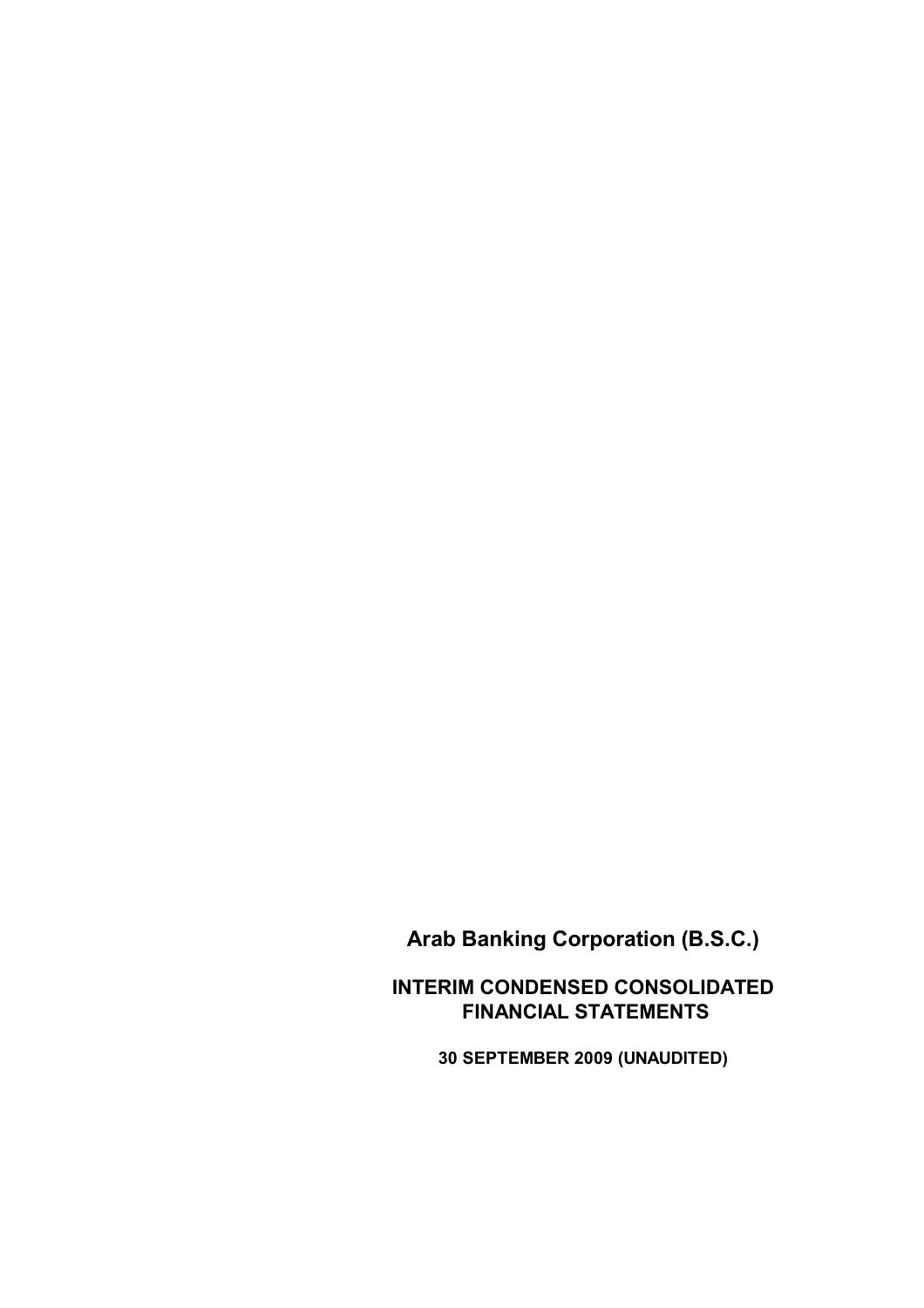

P O Box 140 14th Floor - The Tower **Bahrain Commercial Complex** Manama, Kingdom of Bahrain Tel: +973 1753 5455 Fax: +973 1753 5405 manama@bh.ey.com www.ey.com/me C.R. No. 6700

REPORT ON REVIEW OF INTERIM CONDENSED CONSOLIDATED FINANCIAL STATEMENTS TO THE BOARD OF DIRECTORS OF ARAB BANKING CORPORATION (B.S.C.)

#### **Introduction**

We have reviewed the accompanying interim consolidated statement of financial position of Arab Banking Corporation (B.S.C.) [the Bank] and its subsidiaries [the Group] as at 30 September 2009 and the related interim consolidated statements of income, comprehensive income, cash flows and changes in equity for the nine-month period then ended and explanatory notes. The Board of Directors of the Bank is responsible for the preparation and presentation of these interim condensed consolidated financial statements in accordance with International Accounting Standard 34 [IAS 34] Interim Financial Reporting. Our responsibility is to express a conclusion on these interim condensed consolidated financial statements based on our review.

#### **Scope of Review**

We conducted our review in accordance with International Standard on Review Engagements 2410, "Review of Interim Financial Information Performed by the Independent Auditor of the Entity". A review of interim financial information consists of making inquiries, primarily of persons responsible for financial and accounting matters, and applying analytical and other review procedures. A review is substantially less in scope than an audit conducted in accordance with International Standards on Auditing and consequently does not enable us to obtain assurance that we would become aware of all significant matters that might be identified in an audit. Accordingly, we do not express an audit opinion.

#### Conclusion

Based on our review, nothing has come to our attention that causes us to believe that the accompanying interim condensed consolidated financial statements are not prepared, in all material respects, in accordance with IAS 34.

Ernet + Young

29 October 2009 Manama, Kingdom of Bahrain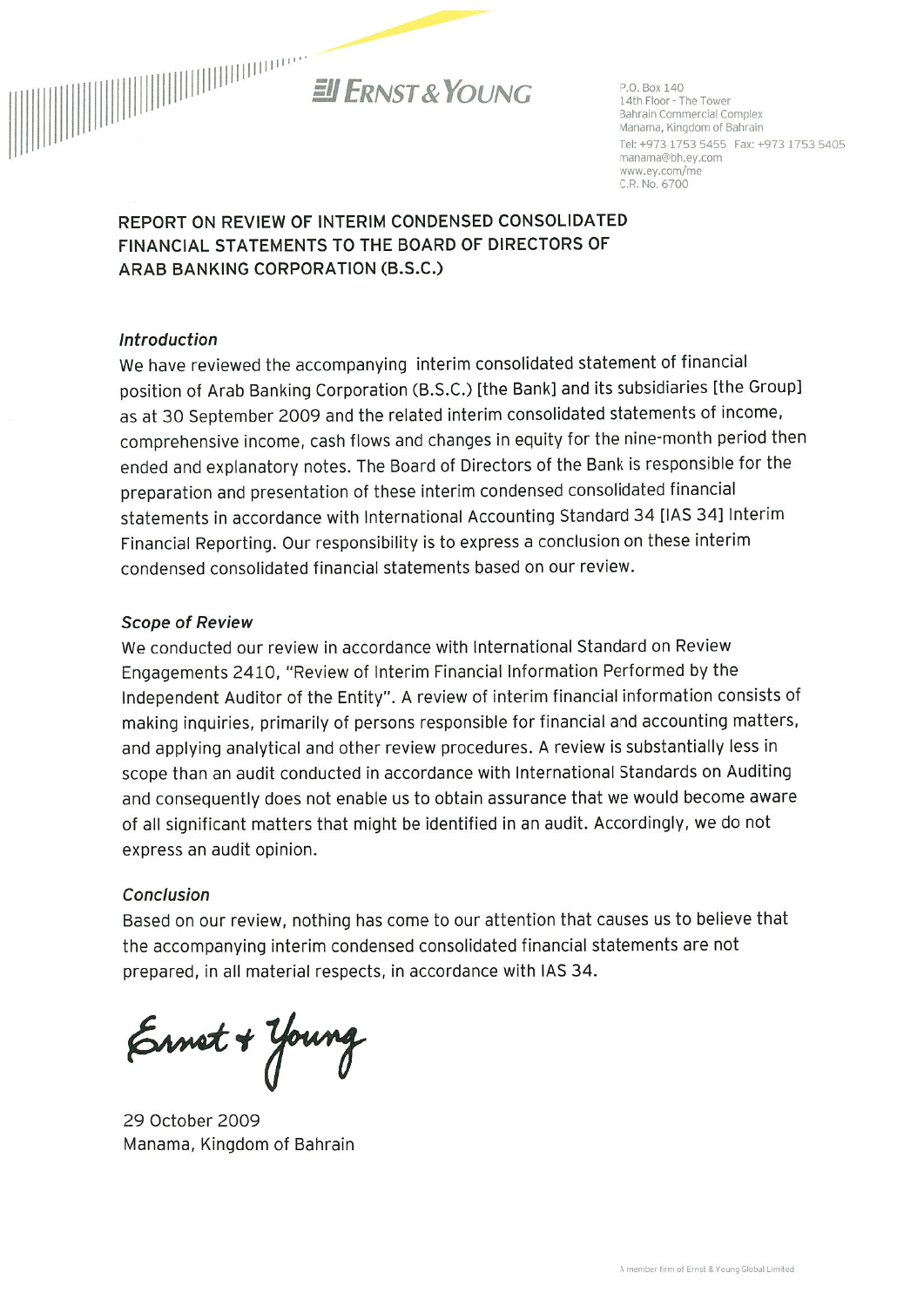# INTERIM CONSOLIDATED STATEMENT OF FINANCIAL POSITION

As at 30 September 2009 (Unaudited)

Audited **Unaudited** 30 September 31 December 2009 2008 **ASSETS** Liquid funds 1,354 823 **Trading securities** 162 126 Placements with banks and other financial institutions 4,206 4,017 10,623 Non-trading securities 10,085 Loans and advances 10,445 11,931 256 Interest receivable 188 Other assets 614 596 Premises and equipment 119 114 **TOTAL ASSETS** 28,486 27,173 **LIABILITIES** Deposits from customers 10,292 10,728 Deposits from banks and other financial institutions 6,210 6,443 Certificates of deposit 38 32 Securities sold under repurchase agreements 5,814 4,568 Interest payable 128 213 Taxation 48 31 Other liabilities 818 866 TERM NOTES, BONDS AND OTHER TERM FINANCING 2,498 2,350 24,679 26,398 **Total liabilities EQUITY** Equity attributable to shareholders of the parent 2,000 Share capital 2,000 Retained earnings and reserves 106  $(207)$ 2,106 1,793 Non-controlling interests 388 295 **Total equity** 2,494 2,088 **TOTAL LIABILITIES AND EQUITY** 27,173 28,486

Mohammed Layas

Chairman

ssan Ali Juma dent & Chief Executive

All figures in US\$ million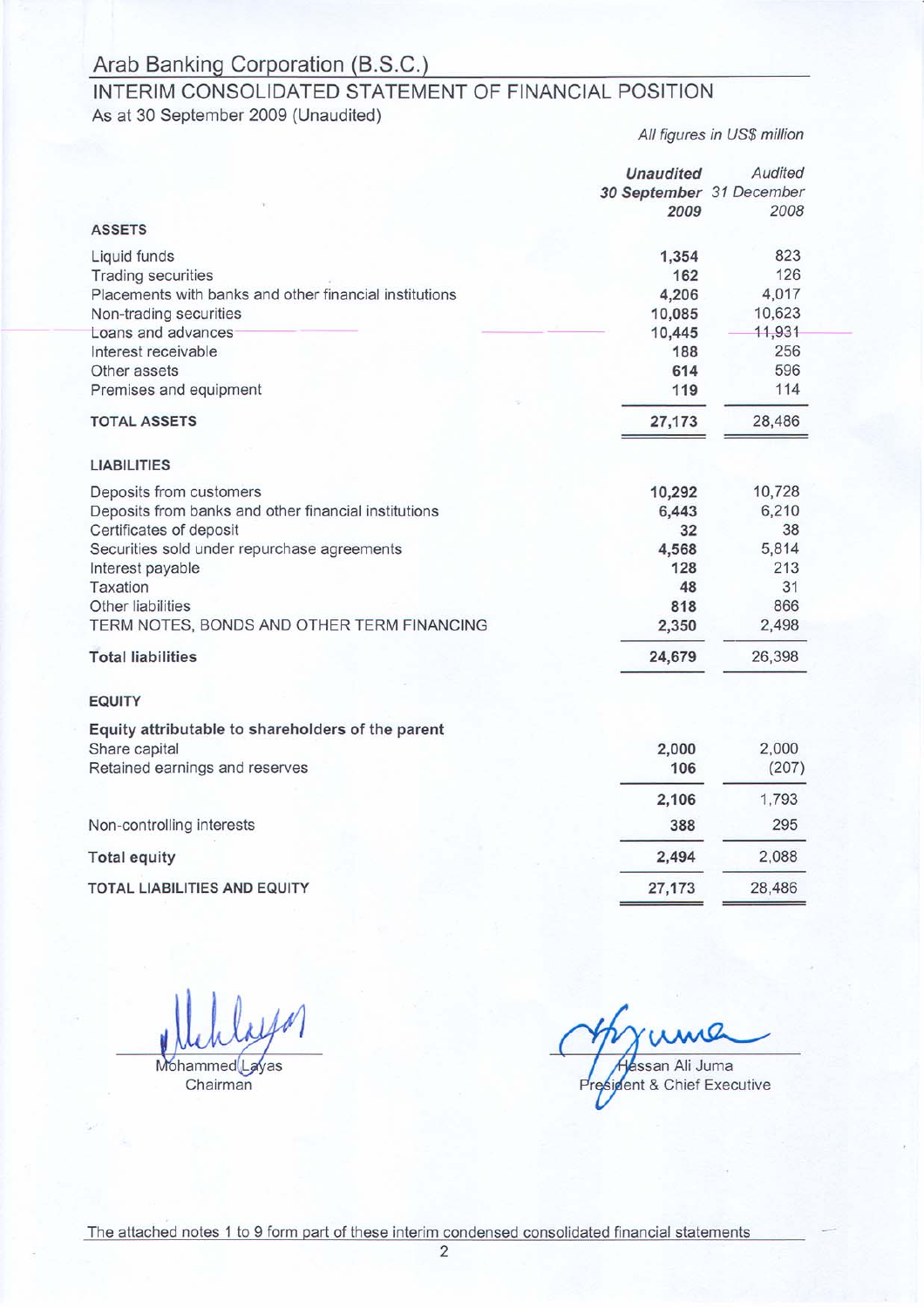## INTERIM CONSOLIDATED STATEMENT OF INCOME

Nine-month period ended 30 September 2009 (Unaudited)

*All figures in US\$ million*

|                                                                           | Three-months ended<br>30 September |               | Nine-months ended<br>30 September |                  |
|---------------------------------------------------------------------------|------------------------------------|---------------|-----------------------------------|------------------|
| <b>OPERATING INCOME</b>                                                   | 2009                               | 2008          | 2009                              | 2008             |
| Interest income<br>Interest expense                                       | 258<br>(158)                       | 474<br>(356)  | 829<br>(545)                      | 1,397<br>(1,081) |
| Net interest income                                                       | 100                                | 118           | 284                               | 316              |
| Other operating income (note 9)                                           | 67                                 | 30            | 206                               | 151              |
| Total operating income                                                    | 167                                | 148           | 490                               | 467              |
| Impairment provisions                                                     | (33)                               | (234)         | (98)                              | (974)            |
| NET OPERATING INCOME (LOSS) AFTER PROVISIONS                              | 134                                | (86)          | 392                               | (507)            |
| <b>OPERATING EXPENSES</b>                                                 |                                    |               |                                   |                  |
| Staff<br>Premises and equipment<br>Other                                  | 56<br>7<br>19                      | 58<br>8<br>23 | 170<br>22<br>57                   | 183<br>22<br>63  |
| Total operating expenses                                                  | 82                                 | 89            | 249                               | 268              |
| PROFIT (LOSS) BEFORE TAXATION                                             | 52                                 | (175)         | 143                               | (775)            |
| Taxation on foreign operations                                            | (14)                               | (7)           | (33)                              | (40)             |
| PROFIT (LOSS) FOR THE PERIOD                                              | 38                                 | (182)         | 110                               | (815)            |
| Profit attributable to non-controlling interests                          | (12)                               | (12)          | (30)                              | (37)             |
| Profit (loss) attributable to shareholders of the parent                  | 26                                 | (194)         | 80                                | (852)            |
| <b>BASIC AND DILUTED EARNINGS (LOSS)</b><br>PER SHARE (EXPRESSED IN US\$) | 0.01                               | (0.10)        | 0.04                              | (0.62)           |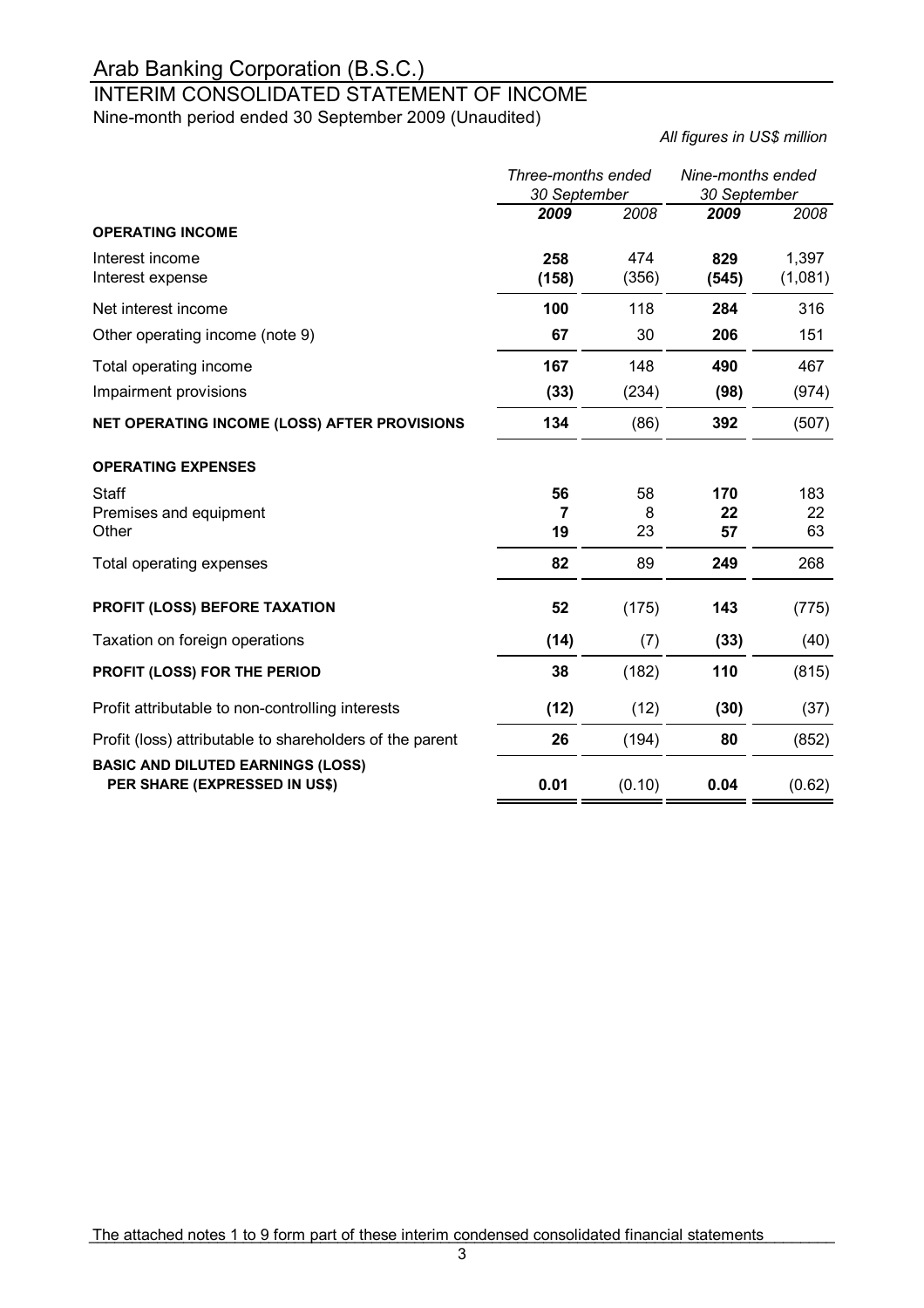### INTERIM CONSOLIDATED STATEMENT OF COMPREHENSIVE INCOME Nine-month period ended 30 September 2009 (Unaudited)

*All figures in US\$ million*

|                                                                                                                            | Three-months ended<br>30 September |       | Nine-months ended<br>30 September |          |
|----------------------------------------------------------------------------------------------------------------------------|------------------------------------|-------|-----------------------------------|----------|
|                                                                                                                            | 2009                               | 2008  | 2009                              | 2008     |
| PROFIT (LOSS) FOR THE PERIOD                                                                                               | 38                                 | (182) | 110                               | (815)    |
| Other comprehensive income:<br>Fair value movements during the period<br>Unrealised gain (loss) on exchange translation in | 16                                 | (131) | 166                               | (310)    |
| foreign subsidiaries                                                                                                       | 44                                 | (109) | 130                               | (58)     |
| <b>Total other comprehensive</b><br>income (loss) for the period                                                           | 60                                 | (240) | 296                               | (368)    |
| <b>TOTAL COMPREHENSIVE INCOME (LOSS)</b><br><b>FOR THE PERIOD</b>                                                          | 98                                 | (422) | 406                               | (1, 183) |
| Comprehensive (income) loss attributable to<br>non-controlling interests                                                   | (35)                               | 42    | (93)                              | (20)     |
| Comprehensive income (loss) attributable<br>to shareholders of the parent                                                  | 63                                 | (380) | 313                               | (1,203)  |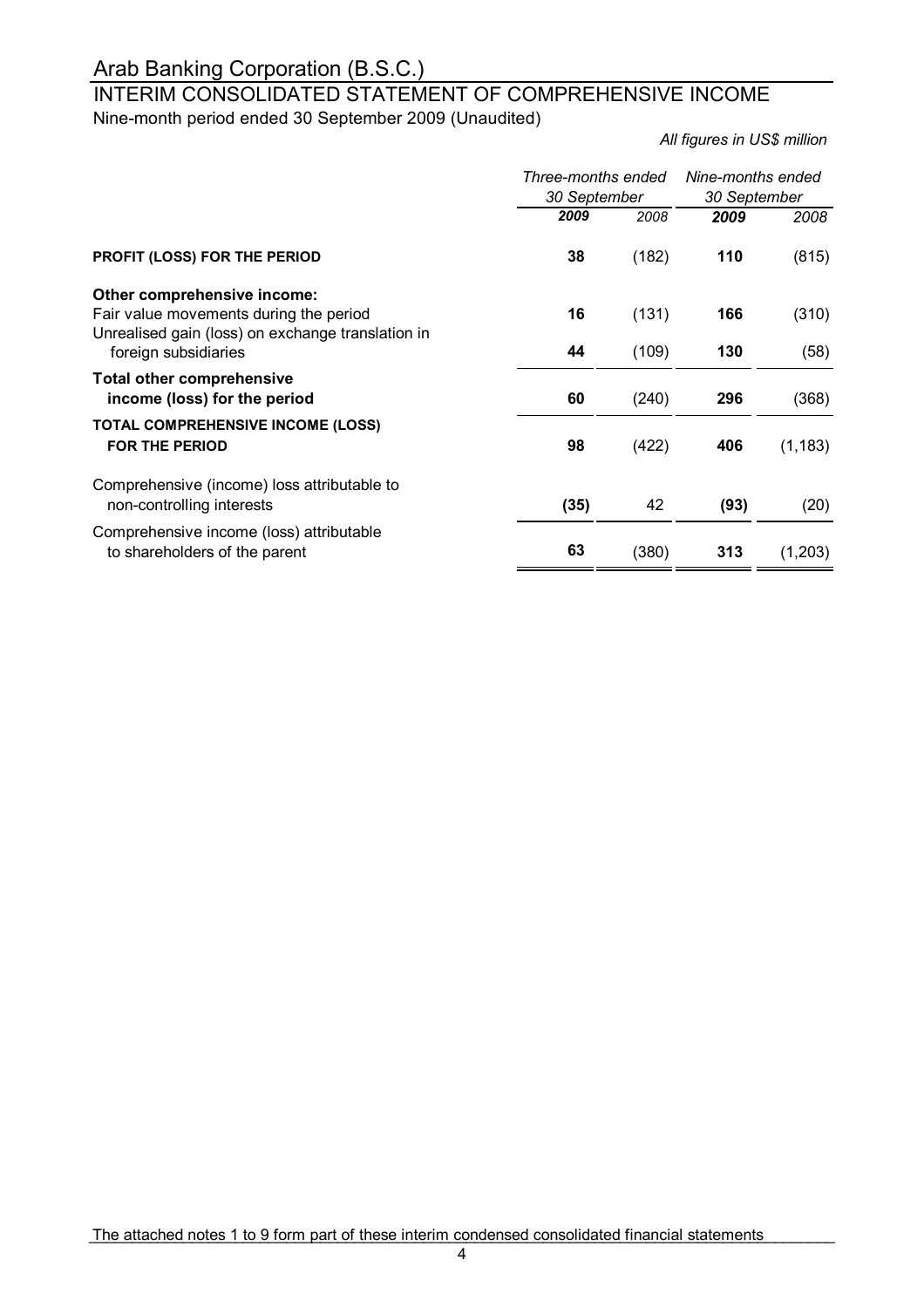### INTERIM CONSOLIDATED STATEMENT OF CASH FLOWS

Nine-month period ended 30 September 2009 (Unaudited)

*2009 2008* **OPERATING ACTIVITIES** Profit (loss) attributable to shareholders of the parent **80** (852) Items not involving cash flow: Impairment provisions **98** 974 Depreciation **10** 9 Items considered separately: Losses on non-trading securities - net **All and Securities - net**  $\sim$  9 Changes in operating assets and liabilities: Trading securities **(8)** 613 Placements with banks and other financial institutions **5** 599 Loans and advances **2,153** (1,383) Other assets (41) Deposits from customers **(788)** 21 Deposits from banks and other financial institutions **(372)** (327) Securities sold under repurchase agreements **(1,245)** (240) Other liabilities (183) (12) Other non-cash movements **86** 67 Net cash used in operating activities (21) (563) **INVESTING ACTIVITIES** Purchase of non-trading securities **(1,089)** (774) Sale and redemption of non-trading securities **1,816** 1,816 1,648 Purchase of premises and equipment (31) (33)<br>
Sale of premises and equipment (32) (33) (33) Sale of premises and equipment Controlling interest in an associate (note 8) **-** (6) Net cash from investing activities **697 697 841 FINANCING ACTIVITIES** Increase in share capital - Rights issue (note 7) **-** 1,110 Redemption of certificates of deposit - net (7) (1,030) Repayment of term notes, bonds and other term financing - net (note 9) **(154)** (58) Net cash (used in) from financing activities **(161)** 22 **INCREASE IN LIQUID FUNDS 515** 300 Effect of exchange rate changes on liquid funds **16** (10) Liquid funds at beginning of the period **823** 335 **LIQUID FUNDS AT END OF THE PERIOD 1,354** 625 *All figures in US\$ million*

The attached notes 1 to 9 form part of these interim condensed consolidated financial statements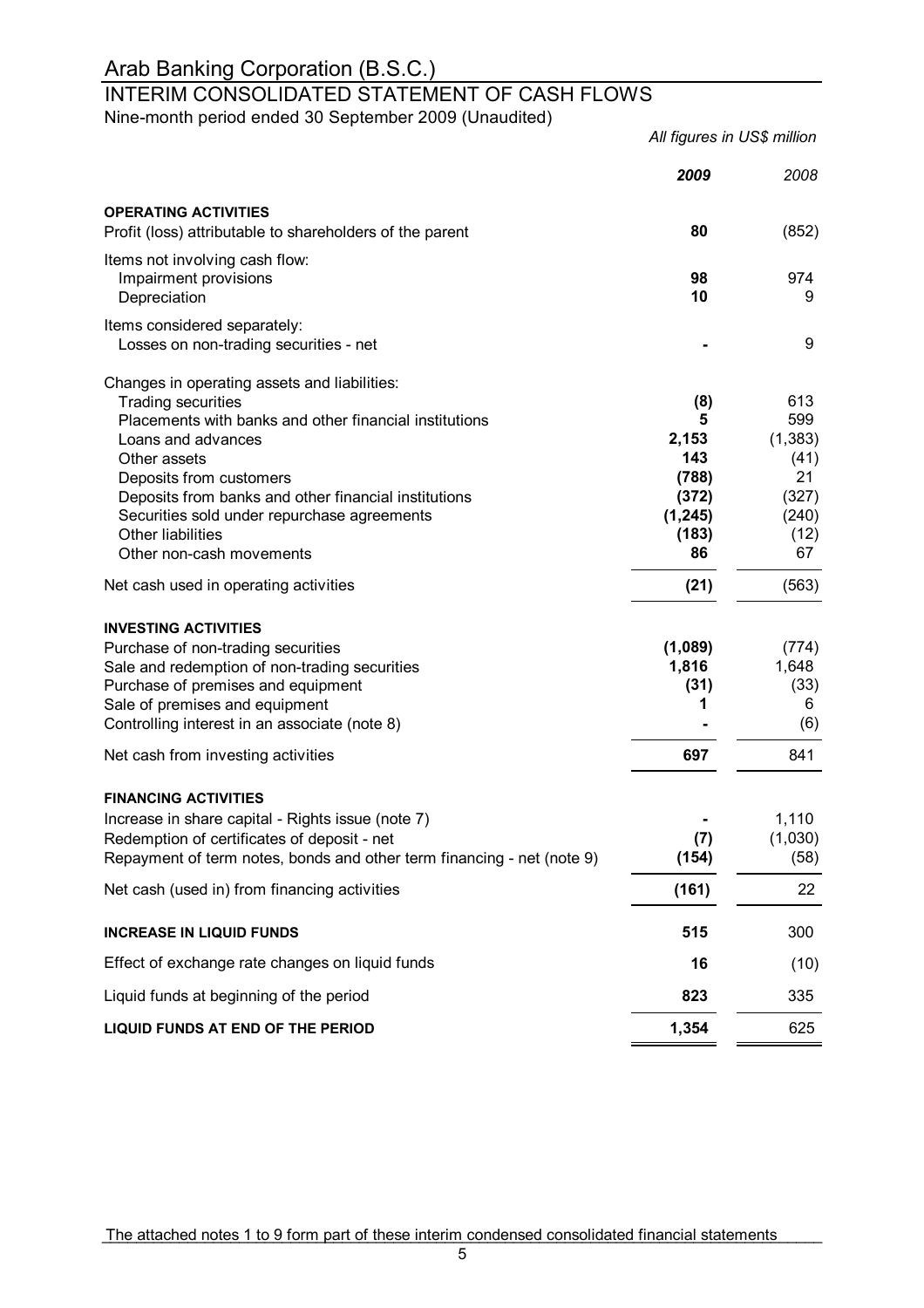### INTERIM CONSOLIDATED STATEMENT OF CHANGES IN EQUITY

Nine-month period ended 30 September 2009 (Unaudited)

*All figures in US\$ million*

|                                                                                                                         | Attributable to shareholders of the parent |                  |                             |                          |                                   |                                                   | Non-controlling<br>interests           |                  |                                      |                         |
|-------------------------------------------------------------------------------------------------------------------------|--------------------------------------------|------------------|-----------------------------|--------------------------|-----------------------------------|---------------------------------------------------|----------------------------------------|------------------|--------------------------------------|-------------------------|
|                                                                                                                         | <b>Share</b><br>capital                    | Share<br>premium | <b>Statutory</b><br>reserve | General<br>reserve       | Retained<br>earnings*             | Foreign<br>exchange<br>translation<br>adjustments | Cumulative<br>changes in<br>fair value | Total            |                                      | equity<br>Total         |
| Balance at 31 December 2008<br>Total comprehensive income<br>for the period                                             | 2,000                                      | 110              | 309                         | 150                      | (261)<br>80                       | (81)<br>67                                        | (434)<br>166                           | 1,793<br>313     | 295<br>93                            | 2,088<br>406            |
| <b>Balance at 30 September 2009</b>                                                                                     | 2,000                                      | 110              | 309                         | 150                      | (181)                             | (14)                                              | (268)                                  | 2,106            | 388                                  | 2,494                   |
| Balance at 31 December 2007                                                                                             | 1,000                                      |                  | 309                         | 150                      | 619                               | 30                                                | (241)                                  | 1,867            | 290                                  | 2,157                   |
| Total comprehensive loss<br>for the period<br>Issue of share capital (note 7)<br>Controlling interest acquired (note 8) | 1,000                                      | 110              |                             | $\overline{\phantom{a}}$ | (852)<br>$\overline{\phantom{a}}$ | (41)                                              | (310)<br>$\overline{\phantom{a}}$      | (1,203)<br>1,110 | 20<br>$\overline{\phantom{a}}$<br>27 | (1, 183)<br>1,110<br>27 |
| Balance at 30 September 2008                                                                                            | 2,000                                      | 110              | 309                         | 150                      | (233)                             | (11)                                              | (551)                                  | 1,774            | 337                                  | 2,111                   |

\* Retained earnings include non-distributable reserves amounting to US\$ 396 million (31 December 2008: US\$ 389 million).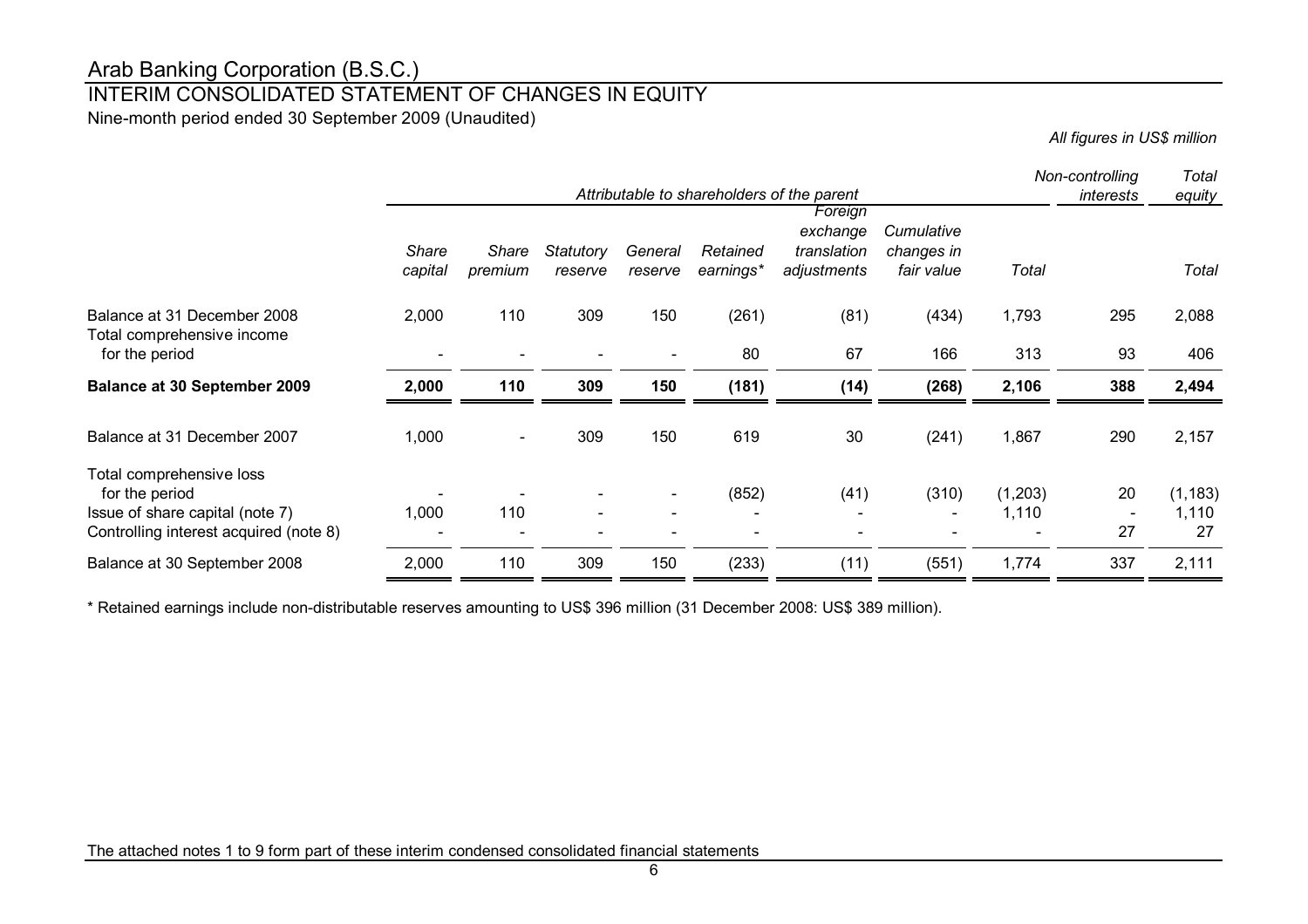## NOTES TO THE INTERIM CONDENSED CONSOLIDATED FINANCIAL **STATEMENTS**

As at 30 September 2009 (Unaudited)

*All figures in US\$ million*

#### **1 INCORPORATION AND ACTIVITIES**

The parent bank, Arab Banking Corporation (B.S.C.), [the Bank] is incorporated in the Kingdom of Bahrain by an Amiri decree, and operates under a wholesale banking licence issued by the Central Bank of Bahrain.

The Bank's registered office is at ABC Tower, Diplomatic Area, P.O. Box 5698, Manama, Kingdom of Bahrain and is listed on the Bahrain Stock Exchange.

#### **2 BASIS OF PREPARATION AND ACCOUNTING POLICIES**

#### **Basis of preparation**

The interim condensed consolidated financial statements of the Bank and its subsidiaries [the Group], for the nine-month period ended 30 September 2009, are prepared in accordance with the International Accounting Standard 34, Interim Financial Reporting.

The interim condensed consolidated financial statements do not contain all information and disclosures required for full financial statements prepared in accordance with International Financial Reporting Standards, and should be read in conjunction with the Group's annual consolidated financial statements as at 31 December 2008. In addition, results for the nine-month period ended 30 September 2009 are not necessarily indicative of the results that may be expected for the financial year ending 31 December 2009.

#### **Significant accounting policies**

The accounting policies adopted in the preparation of the interim condensed consolidated financial statements are consistent with those used in the preparation of the Group's annual consolidated financial statements for the year ended 31 December 2008 except for the following accounting policies adopted during the period as noted below.

During the period, the Group has adopted the following standards effective for the periods beginning on or after 1 January 2009:

#### IAS 1 *Presentation of Financial Statements (Revised)*

The revised standard requires changes in equity arising from transactions with shareholders of the parent in their capacity as owners (i.e. owner changes in income) to be presented in the consolidated statement of changes in equity. All other changes in equity (i.e. non-owner changes in equity) are required to be presented separately in the consolidated statement of comprehensive income. Components of comprehensive income are not permitted to be presented in the consolidated statement of changes in equity.

#### IFRS 8 *Operating Segments*

The new standard which replaced IAS 14 'Segment Reporting' requires a 'management approach' under which segment information is presented on the same basis as that used for internal reporting purposes. This has resulted in a change to the reportable segments presented. As a result, the operating segments are reported in a manner that is consistent with the internal reporting provided to the senior management and the Board of Directors.

#### **3 CONSOLIDATION**

These interim condensed consolidated financial statements include the financial statements of the Bank and its subsidiaries after elimination of inter-company transactions and balances.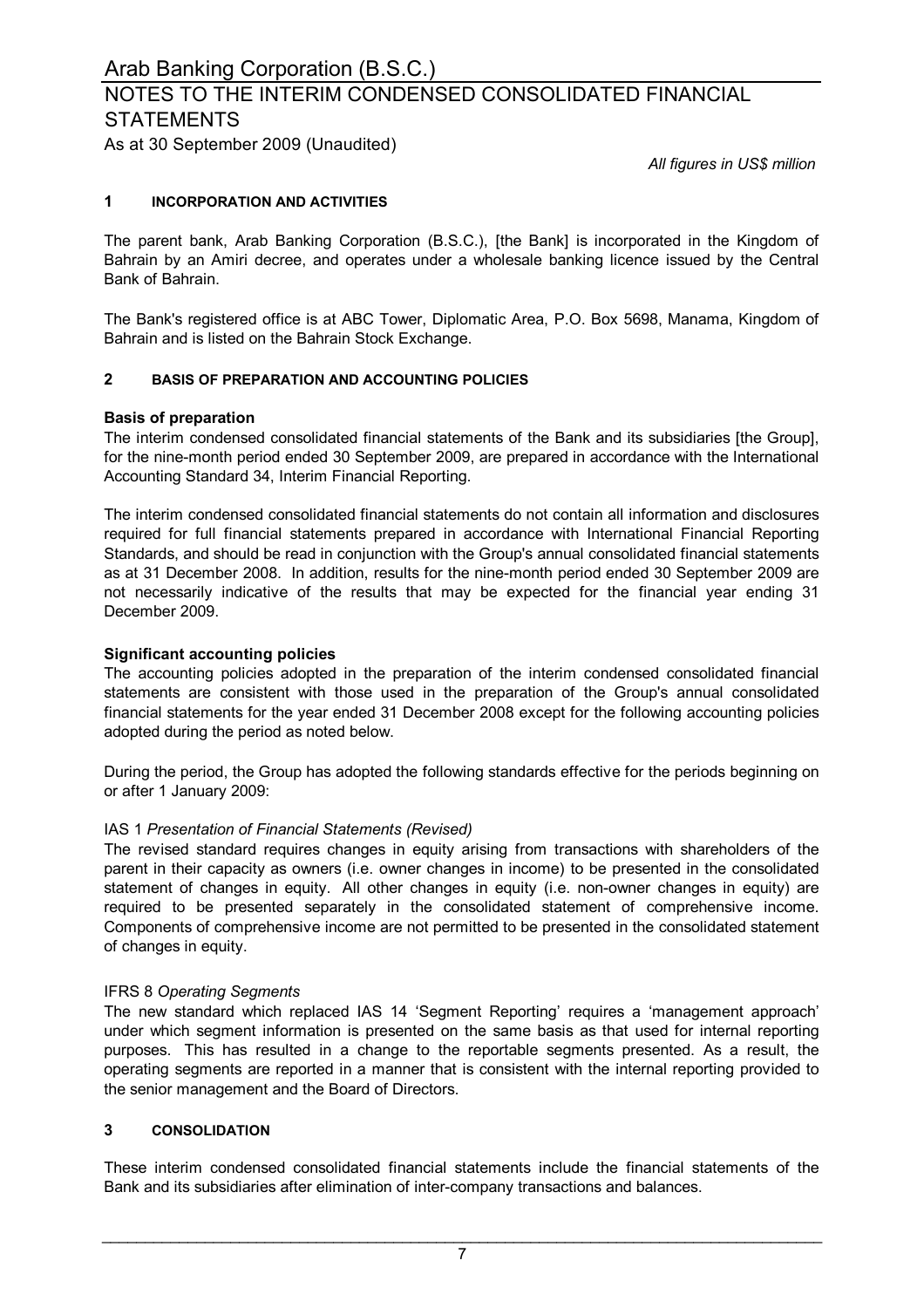### Arab Banking Corporation (B.S.C.) As at 30 September 2009 (Unaudited) NOTES TO THE INTERIM CONDENSED CONSOLIDATED FINANCIAL **STATEMENTS**

*All figures in US\$ million*

#### **4 RECLASSIFICATION OF FINANCIAL ASSETS**

In October 2008, the International Accounting Standards Board [IASB] issued amendments to IAS 39 "Financial Instruments: Recognition and Measurement" and IFRS 7 "Financial Instruments: Disclosures" titled "Reclassification of Financial Assets". The amendments to IAS 39 permit reclassification of financial assets from the available-for-sale category to the other non-trading securities category in certain circumstances.

The amendments to IFRS 7 introduce additional disclosure requirements if an entity has reclassified financial assets in accordance with the IAS 39 amendments. The amendments are effective retrospective from 1 July 2008.

Per the amendments to IAS 39 and IFRS 7, "Reclassification of Financial Assets", the Group reclassified certain available-for-sale securities assets to other non-trading securities carried at amortised cost. The Group identified assets, eligible under the amendments, for which it had a clear intent to hold for the foreseeable future. The assets were reclassified with retrospective effect as on 1 July 2008.

The carrying values and fair values of the assets reclassified are as follows:

|                | <b>Unaudited</b>         | Audited |
|----------------|--------------------------|---------|
|                | 30 September 31 December |         |
|                | 2009                     | 2008    |
| Carrying value | 4.048                    | 4.087   |
| Fair value     | 3,838                    | 3,662   |

Fair value gains that would have been recognised in the other comprehensive income for the period ended 30 September 2009 had the other non-trading securities not been reclassified amounts to US\$ 215 million.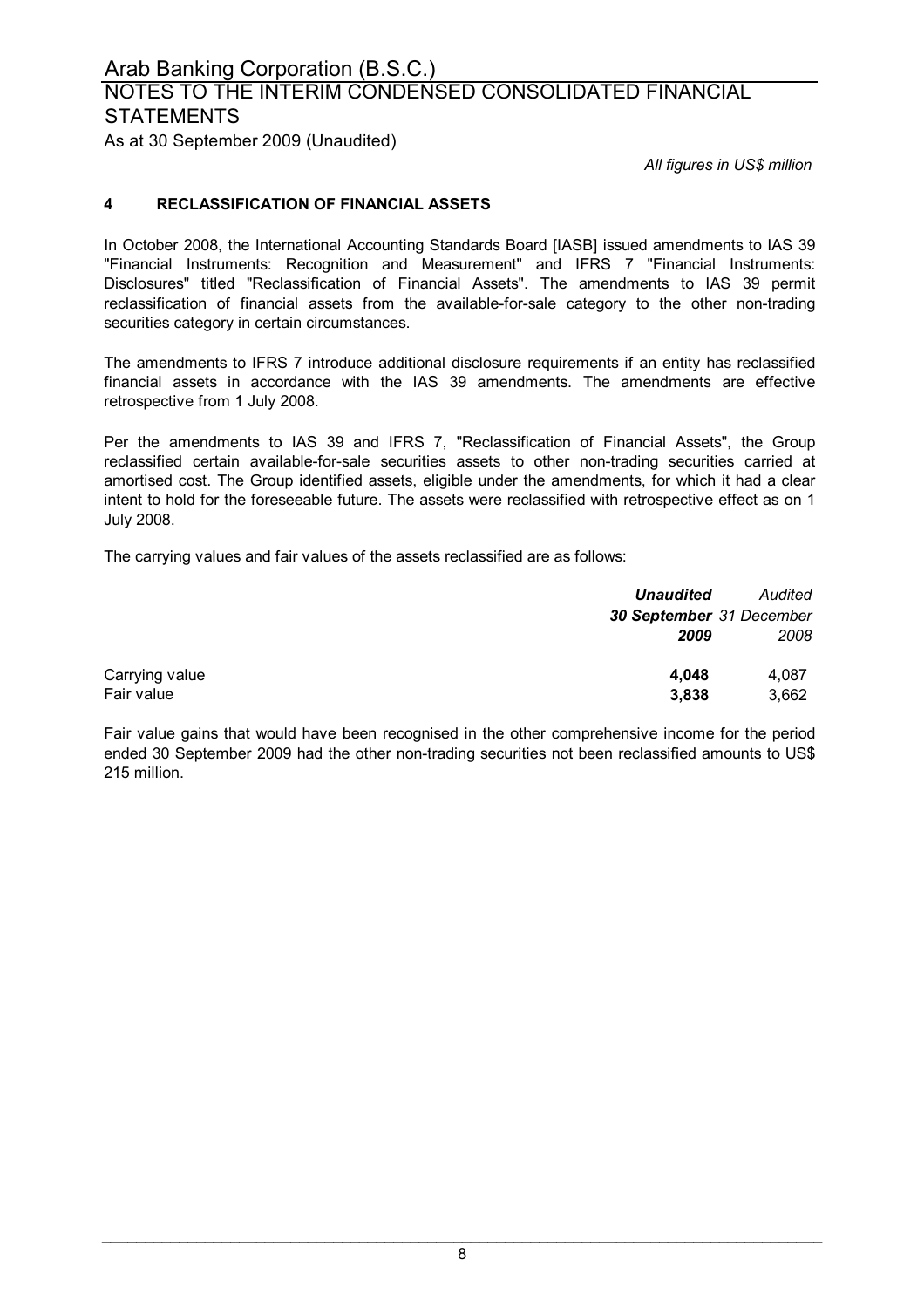### NOTES TO THE INTERIM CONDENSED CONSOLIDATED FINANCIAL **STATEMENTS**

As at 30 September 2009 (Unaudited)

*All figures in US\$ million*

#### **5 OPERATING SEGMENTS**

For management purposes, the Group is organised into four operating segments which are based on business units and their activities. The Group has accordingly been structured to place its activities under the distinct divisions which are as follows:

- **Universal Banking** covers Retail and SME banking activities of the Group in the Arab World;
- **International Wholesale Banking** encompasses Project and Structured Finance, Trade Finance and Forfaiting, Islamic Financial Services, Corporate Banking & Financial Institutions, Syndications and Corporate Finance;
- **Treasury** comprises the activities of Treasury in Bahrain Head Office; and
- **Others** include activities of Banco ABC Brasil S.A and Arab Financial Services B.S.C. (c).

|                                       | 1 January to 30 September 2009 |                      |                                |              |              |  |
|---------------------------------------|--------------------------------|----------------------|--------------------------------|--------------|--------------|--|
|                                       | <b>International</b>           |                      |                                |              |              |  |
|                                       | <b>Universal</b>               | Wholesale            |                                |              |              |  |
|                                       | <b>Banking</b>                 | <b>Banking</b>       | <b>Treasury</b>                | <b>Other</b> | <b>Total</b> |  |
| Net interest and other income         | 86                             | 138                  | 72                             | 194          | 490          |  |
| Profit before impairment provisions   | 35                             | 67                   | 62                             | 129          | 293          |  |
| Impairment provisions - net           | (2)                            | (79)                 | 6                              | (23)         | (98)         |  |
| Profit for the period                 | 33                             | (12)                 | 68                             | 106          | 195          |  |
| <b>Unallocated operating expenses</b> |                                |                      |                                |              | (52)         |  |
| <b>Profit before taxation</b>         |                                |                      |                                |              | 143          |  |
| Segment assets employed               | 2,307                          | 10,728               | 9,404                          | 4,734        | 27,173       |  |
|                                       |                                |                      | 1 January to 30 September 2008 |              |              |  |
|                                       |                                | <b>International</b> |                                |              |              |  |
|                                       | Universal                      | Wholesale            |                                |              |              |  |
|                                       | <b>Banking</b>                 | <b>Banking</b>       | Treasury                       | Other        | Total        |  |
| Net interest and other income         | 92                             | 143                  | 52                             | 180          | 467          |  |
| Profit before impairment provisions   | 41                             | 75                   | 43                             | 98           | 257          |  |
| Impairment provisions - net           | (1)                            | (75)                 | (835)                          | (63)         | (974)        |  |
| Profit (loss) for the period          | 40                             |                      | (792)                          | 35           | (717)        |  |
| Unallocated operating expenses        |                                |                      |                                |              | (58)         |  |
| Loss before taxation                  |                                |                      |                                |              | (775)        |  |
| Segment assets employed *             | 2,377                          | 12,170               | 9,914                          | 4,025        | 28,486       |  |
|                                       |                                |                      |                                |              |              |  |

\* At 31 December 2008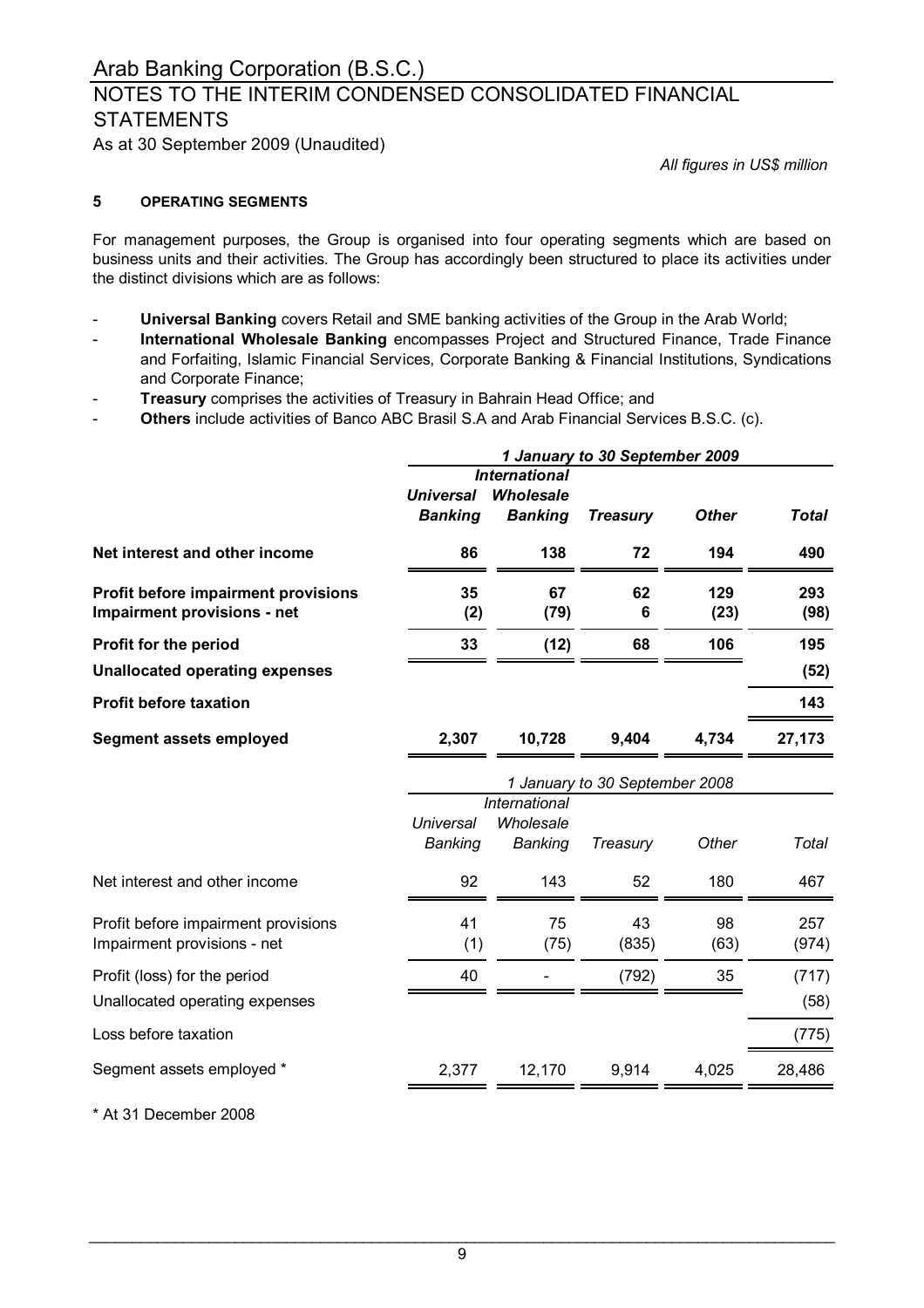### NOTES TO THE INTERIM CONDENSED CONSOLIDATED FINANCIAL **STATEMENTS**

As at 30 September 2009 (Unaudited)

*All figures in US\$ million*

#### **6 CREDIT COMMITMENTS, CONTINGENCIES AND OTHER OFF BALANCE SHEET ITEMS**

#### **a) Credit commitments and contingencies**

|                                                                                                                                                                            | <b>Unaudited</b><br>30 September<br>2009 | Audited<br>31 December<br>2008 |
|----------------------------------------------------------------------------------------------------------------------------------------------------------------------------|------------------------------------------|--------------------------------|
| Short-term self-liquidating trade and transaction-related contingent items<br>Direct credit substitutes, guarantees and acceptances<br>Undrawn loans and other commitments | 6,239<br>1,675<br>1,285                  | 6,036<br>1,351<br>1,401        |
|                                                                                                                                                                            | 9.199                                    | 8,788                          |
| Risk weighted equivalents                                                                                                                                                  | 2,775                                    | 3,321                          |

#### **b) Other off balance sheet items**

The outstanding notional amounts at the consolidated statement of financial position date were as follows:

|                                                    | <b>Unaudited</b><br>30 September<br>2009 | Audited<br>31 December<br>2008 |
|----------------------------------------------------|------------------------------------------|--------------------------------|
| Interest rate swaps                                | 2,316                                    | 3,605                          |
| Currency swaps                                     | 145                                      | 192                            |
| Forward foreign exchange contracts                 | 3,251                                    | 3,398                          |
| Options                                            | 16,257                                   | 4,147                          |
| <b>Futures</b>                                     | 4,689                                    | 2,507                          |
|                                                    | 26,658                                   | 13,849                         |
| Risk weighted equivalents (credit and market risk) | 1,502                                    | 1,006                          |

#### **7 RIGHTS ISSUE**

The Board of Directors at its meeting held on 25 March 2008 resolved to increase the authorised, issued and paid up capital of the Bank.

The authorised share capital of the Bank was increased from US\$ 1.5 billion to US\$ 2.5 billion and the issued share capital from US\$ 1 billion to US\$ 2 billion through a priority rights offering of 1 billion shares (nominal value US\$ 1 per share) to existing shareholders. These shares were issued at a premium of US\$ 0.11 per share and the allotment was completed on 18 June 2008.